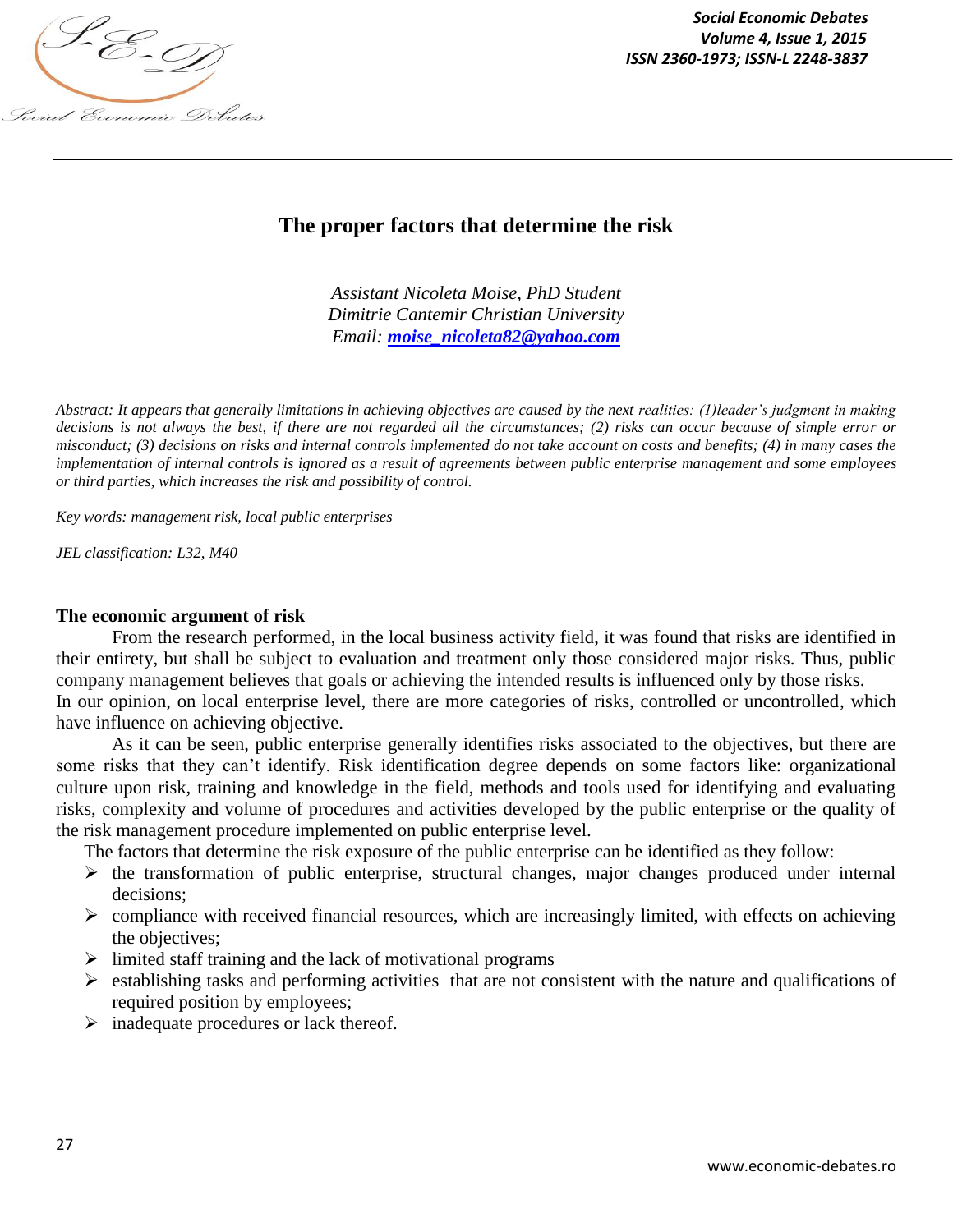

## **The analyses the typology of risk**

The risks identified in a public enterprise can be included into two categories, namely inherent risks and residual risks.

Inherent risks are risks which normally exist in any activity developed and are defined as being "the existent risk before applying internal control measures for reducing it", or "the totality of risks of an enterprise/ organization and they can be internal or external, measurable or non-measurable risks (Vasile Emilia, Popescu, 2004)". Thus, it is considered that inherent risk represents the possibility of error or irregularity occurrence in management and financial states, before the impact of internal control measures.

Residual risks represent "exposure cause by a certain risk after taking measures to mitigate it. Risk mitigation measures belong to internal control. This is why residual risk is a measure of effectiveness of internal control, reason why some countries replaced the term residual risk with control risk". Thus, residual risk is considered as being the risk that remains after applying internal control measures. Applying internal control measures should limit the inherent risk to a level accepted by the public enterprises, as an effect. Residual risks are being monitored and are pursued to be kept at acceptable levels.

Residual risks are also known as vulnerability or exposure of the enterprise, namely the risk that remains after control measures were implemented in order to mitigate inherent risk. These risks are not subject of the evaluation and treatment processes made by the public enterprise, but they are kept under observation, in order to see if they change, if they modify their level or structure becoming uncontrolled.

Inherent and residual risk is considered as being two stances of the same risk. Thus, inherent risks exist before the introduction of internal control tools, and residual risks exist exist after the introduction of internal control tools. Thus, if internal control tools implemented at some point, reporting to a certain risk, have as consequence a bigger exposure to risk than the toleration limit, residual risk in considered an inherent risk.

Considering that inherent risk are those risks that the enterprise still can't control, it is imposed for these to be assumed and to establish actions in order to mitigate the, to minimize their probability of manifesting.

Control risk is the probability that the control system may not operate and thus can not prevent or correct existing dysfunctions, respectively the risk that the company's internal control system to fail to timely prevent or detect errors, irregularities or fraud. Those risks can occur in the sold of an account or in a transaction category and can be individually or cumulatively significant. Control risks are errors and irregularities which are not discovered on the inspection.

Non-detection risk represents the risk that a certain event or threat to not be identified or managed, respectively the risk that effectuated internal audits tests to not identify the possible significant errors or irregularities. Those risks are voluntarily excluded by the enterprise, because it isn't aware of their existence. Still, the public enterprise has the responsibility to monitor the objective-attached activities and to also track the existence of other risks, especially in the context in which the activity-realizing way is changing, which can generate the occurrence of new risks.

Risk appetite or risk toleration is considered as being the risk exposure that the public enterprise is willing to accept. This is different from an enterprise to another, from a functional compartment to another, depending on the organizational environment, quality and implication of staff.

Risk toleration level is established by the public enterprise and it is known by all workers, and they act to perform the activities empowered in so as to keep risk within acceptable limits.

In relation to the above, we believe that the risk is an uncertainty, an event that has not occurred, but which, while that is not well controlled, may occur and may affect the achievement of objectives. This represents a permanent reality in the local public enterprise and is associated to all activities and actions performed. The manifestation of risk has a negative effect depending on the impact this has on the objectives.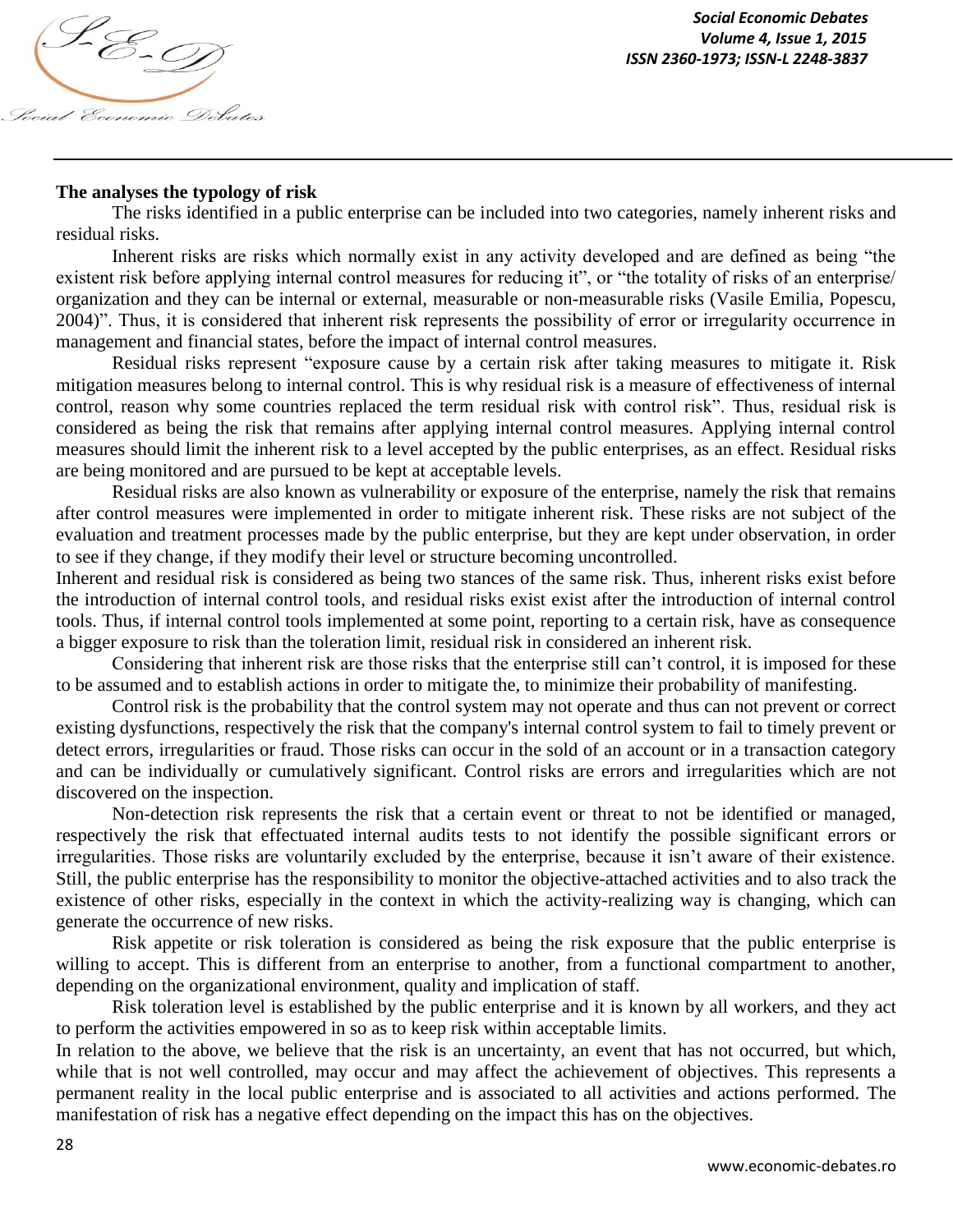

Considering the fact that, risk can't be avoided or eliminated, field-specialists' opinion is that "public enterprises should be concerned with the evaluation of risks and maintaining them in the limits that they can accept and tolerate".

In practice, public enterprises are facing a variety and a complexity of risks, but these are different from an entity to another. The leadership must be preoccupied with identifying and classifying risks depending on their probability of manifestation and their impact on the enterprise, in case they manifest.

Depending on nature of the operations risks generate, they can be classified as it is presented in the next picture.



# Figure no. 1 Classifying risks depending on their nature

*Source: Authors view according with Roman Constantin, 2006, Financial management of public institutions. Accounting of public institutions, Issue II, Economic Publishing House, Bucharest;* 

*Strategic risks* are directly related to the development strategy of the public enterprise and they ate associated with the strategic objectives;

*Organizational risks* are associated with the organizational process, carrying out activities and operational procedures;

*Financial risks* are caused by the change of interest rates, inflation rates, insurances, taxes and fees, perfectionist policies, regional policies, need of reducing losses;

*General risks* are directly related to fields of activity and are associated with general objectives;

*Change generated risks* are caused by legal changes, professional ethic, staff's culture and training level, staff's needs and necessities and also by staff's fluctuation;

*Operational risks* are directly related to functional compartments of the enterprise and are associated with defined specific objectives in this section;

Operational risks are defined based on cause-event-effect relationship and on existing control within an event, in order to prevent its occurrence.

Organizational changes, the existence of a law professional trained, unmotivated, inexperienced staff, as changes in work field or in performance of activities lead to an increased exposure to operational risk.

Operational risk management is the responsibility of both the functional structures of the enterprise management and the personnel operating within them. Operational risk is the responsibility of lower levels management because it is associated with specific objectives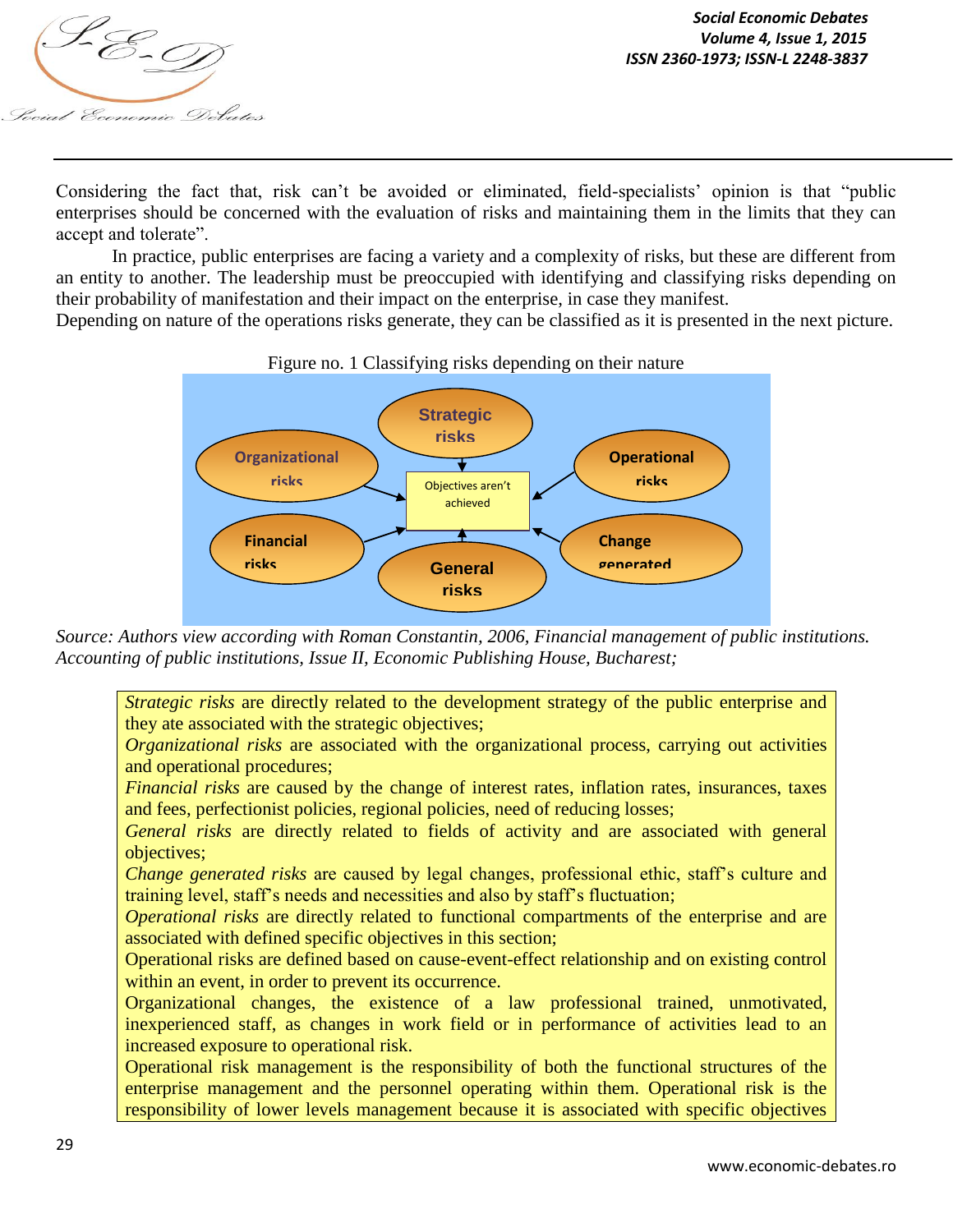Social Economic Debates

that are defined in the functional structures.

In approaching operational risks are distinguished following approaches:

procedural approach involves consideration of the characteristics and requirements for achieving operational processes, management processes, processes that characterize the enterprise support functions, activities or actions;

causal approach involves consideration of changes in the structure of human resources, staff training, defined performance measurement indicators structure and the application of intern provisions of the enterprise. This approach also takes into account how to ensure business continuity and the relationship between risks associated objectives and exposure to operational risks.

For the operation risk to be minimized and controlled it is imposed that intern/managerial control system to be adapted to nature and complexity of developed activities and to assure at least following actions (Iovu, 2005): delegation of power and responsibility, separation of functions, safeguarding of assets and the internal audit function.

Also, to these can be added the situations in which the enterprise leadership makes decisions without the existence of a substantiation of them, especially regarding establishment of implementation and measure and ensuring the needed resources for implementing them.

In our opinion, risk characteristics can be classified as follows:

- *Exposure to risk*, different ways of risk exposure of the enterprise, such as personnel, assets or organizational environment;
- *Risk factors* related to characteristics of the enterprise or are determined by the characteristics of national economy, politic system, or legal environment applicable to public enterprise. These determine a significant increase of exposure to risk and in certain conditions they can lead to the occurrence of negative events for the enterprise;

Potential financial impact of the loss, represents consequences for the enterprise as a result of risk manifestation. These may be direct losses that can not be assessed with certainty, property damage or human losses.

Taking into account that the risk represents "the threat that an event or action to negatively affect an organization's ability to achieve the set objectives" (Iovu, 2005), in our opining, achieving the set objectives by the public enterprise are uncertain, given that management decisions and actions taken to implement them disregard the realities and existing risks.

# **Conclusion**

Also, given that risk is assessed in terms of probability and impact, management's responsibility is to identify, evaluate and treat risks and depending on the results to determine appropriate control tools and to implement them in order to limit risks and maintain them at acceptable levels.

Effective risk management involves ensuring balance between existent residual risk and the risk that public enterprise is prepared to tolerate. Ignoring certain circumstances, lead to the existence of uncontrolled risks which may affect failure targets.